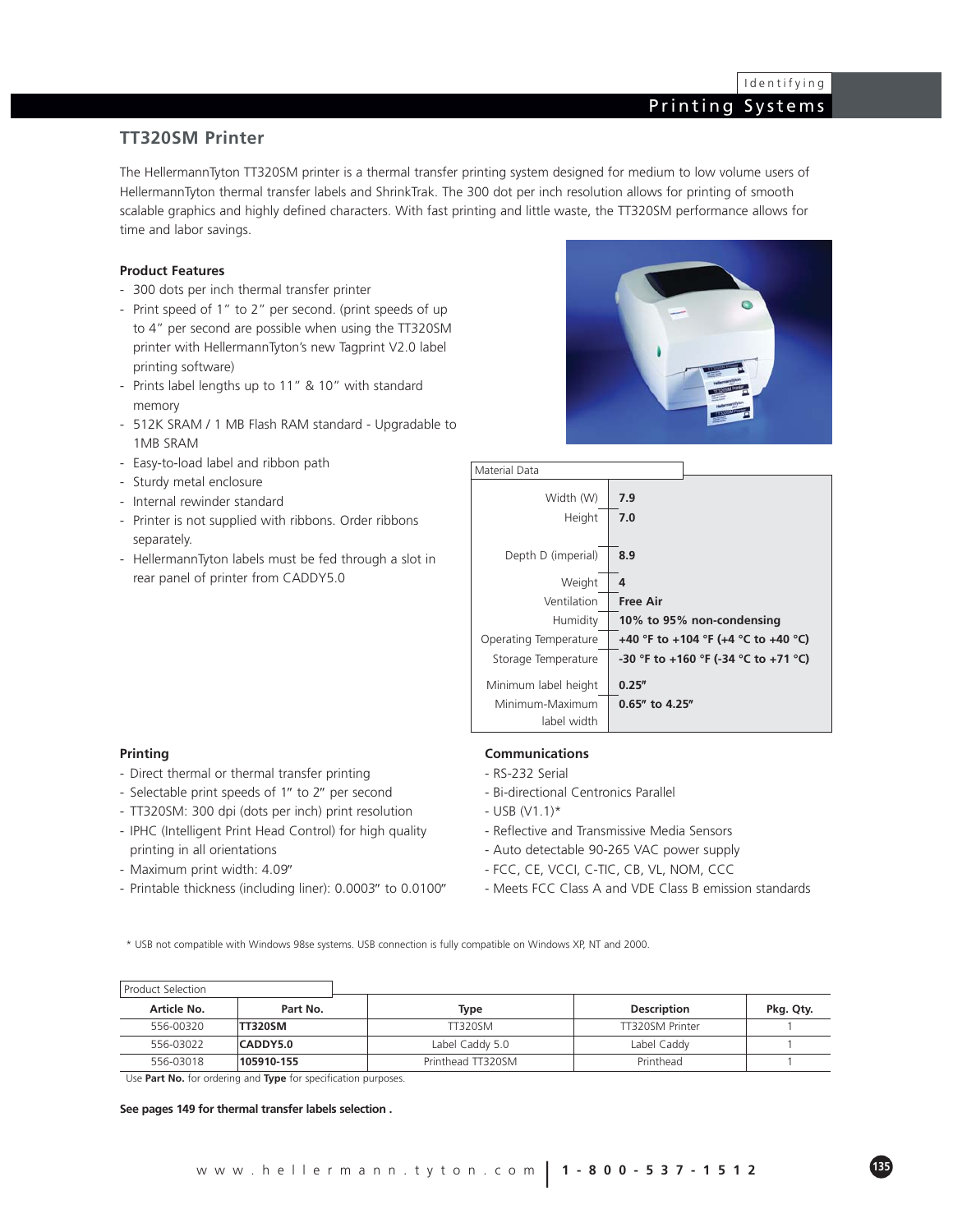# Identifying

## Printing Systems

## **TT320SM Thermal Transfer Ribbons**



Due to various settings in printers, the different label types and variations in ribbons, each material must have its own specific ribbon. For instance, when ordering HellermannTyton 822 material labels, please specify and use the ribbon that is configured for the 822 stock. In this case, it would be the TT822 ribbon. In addition, this ribbon must be used to have the Underwriters Laboratories recognized mark on the 822 material.\*

### **Colored Ribbons**

HellermannTyton offers a series of colored ribbons for adding color to thermal transfer labels. Labels can be passed through the printer once or multiple times to add various color combinations.



| <b>Product Selection</b> |                     |              |              |                       |         |           |                 |                 |                 |  |               |                      |            |            |
|--------------------------|---------------------|--------------|--------------|-----------------------|---------|-----------|-----------------|-----------------|-----------------|--|---------------|----------------------|------------|------------|
|                          |                     |              |              | <b>Label Material</b> |         |           |                 |                 |                 |  |               | Width (W) Length (L) |            |            |
| Article No.              | Part No.            | <b>Type</b>  | Color        | Paper   100   250     |         |           | 795             | 822             | 822C            |  | $900$ DTH     | <b>ShrinkTrak</b>    | $ln.$ (mm) | $Ft.$ (M)  |
| 556-00145                | TT822OUTSM          | <b>TT822</b> | <b>Black</b> | ٠                     |         | ٠         | $\bullet$ (1,2) | ٠               | ٠               |  |               | $\bullet$ (4)        | 4.33(110)  | 4.33 (110) |
| 556-00146*               | <b>TT822OUTSM10</b> | <b>TT822</b> | White        |                       |         |           |                 | $\bullet$ (1,2) | $\bullet$ (1,2) |  |               | ٠                    | 4.33(110)  | 4.33(110)  |
| 556-00147**              | TT822OUTSM2         | <b>TT822</b> | Red          | $\bullet$             |         | ٠         | ٠               |                 |                 |  |               |                      | 4.33(110)  | 4.33 (110) |
| 556-00148**              | TT822OUTSM3         | <b>TT822</b> | Orange       | $\bullet$             |         | ٠         | ٠               | ٠               | ٠               |  |               |                      | 4.33(110)  | 4.33 (110) |
| 556-00149**              | TT822OUTSM4         | <b>TT822</b> | Yellow       | ٠                     |         | $\bullet$ | ٠               | ٠               | ٠               |  |               |                      | 4.33(110)  | 4.33(110)  |
| 556-00150**              | TT822OUTSM5         | <b>TT822</b> | Green        | ٠                     |         | $\bullet$ | ٠               | ٠               | ٠               |  |               |                      | 4.33(110)  | 4.33 (110) |
| 556-00151**              | TT822OUTSM6         | <b>TT822</b> | Blue         | ٠                     |         | ٠         | ٠               | $\bullet$       | $\bullet$       |  |               |                      | 4.33(110)  | 110 (4.33) |
| 556-00152**              | TT822OUTSM7         | <b>TT822</b> | Purple       | ٠                     |         | ٠         | ٠               | $\bullet$       | ٠               |  |               |                      | 4.33(110)  | 110(4.33)  |
| 556-00153* **            | TT822OUTSM8         | <b>TT822</b> | Silver Gray  |                       |         |           |                 |                 |                 |  |               | ٠                    | 4.33(110)  | 110 (4.33) |
| 556-00163                | <b>TTHSTOUTSM</b>   | <b>TTHST</b> | <b>Black</b> |                       | $\circ$ | $\circ$   |                 |                 |                 |  |               | $\bullet$ (4)        | 4.33(110)  | 4.33 (110) |
| 556-00143***             | <b>TTDTHOUTSM</b>   | <b>TTDTH</b> | <b>Black</b> |                       |         |           |                 |                 |                 |  | $\bullet$ (5) | $\bullet$ (5)        | 4.33(110)  | 242 (74)   |

Use **Part No.** for ordering and **Type** for specification purposes.

*• =Recommended ribbon*

*° =Acceptable ribbon alternative*

*(1) UL Recognized material / ribbon combination with HellermannTyton thermal transfer printers*

*(2) CSA Normal Use approved material / ribbon combination with HellermannTyton thermal transfer printers*

*(3) CSA Heavy Duty Use approved material / ribbon combination with HellermannTyton thermal transfer printers*

*(4) Meets ASM-DTL-23053/5 Class I & III, SAE-AS81531 for print performance*

*(5) Outstanding chemical, abrasion and solvent resistance where UL and CSA requirements are not needed*

*\* Call HellermannTyton for assistance when using this ribbon.*

*\*\* 10 ribbon minimum order*

*\*\*\* See page 142 for more information*

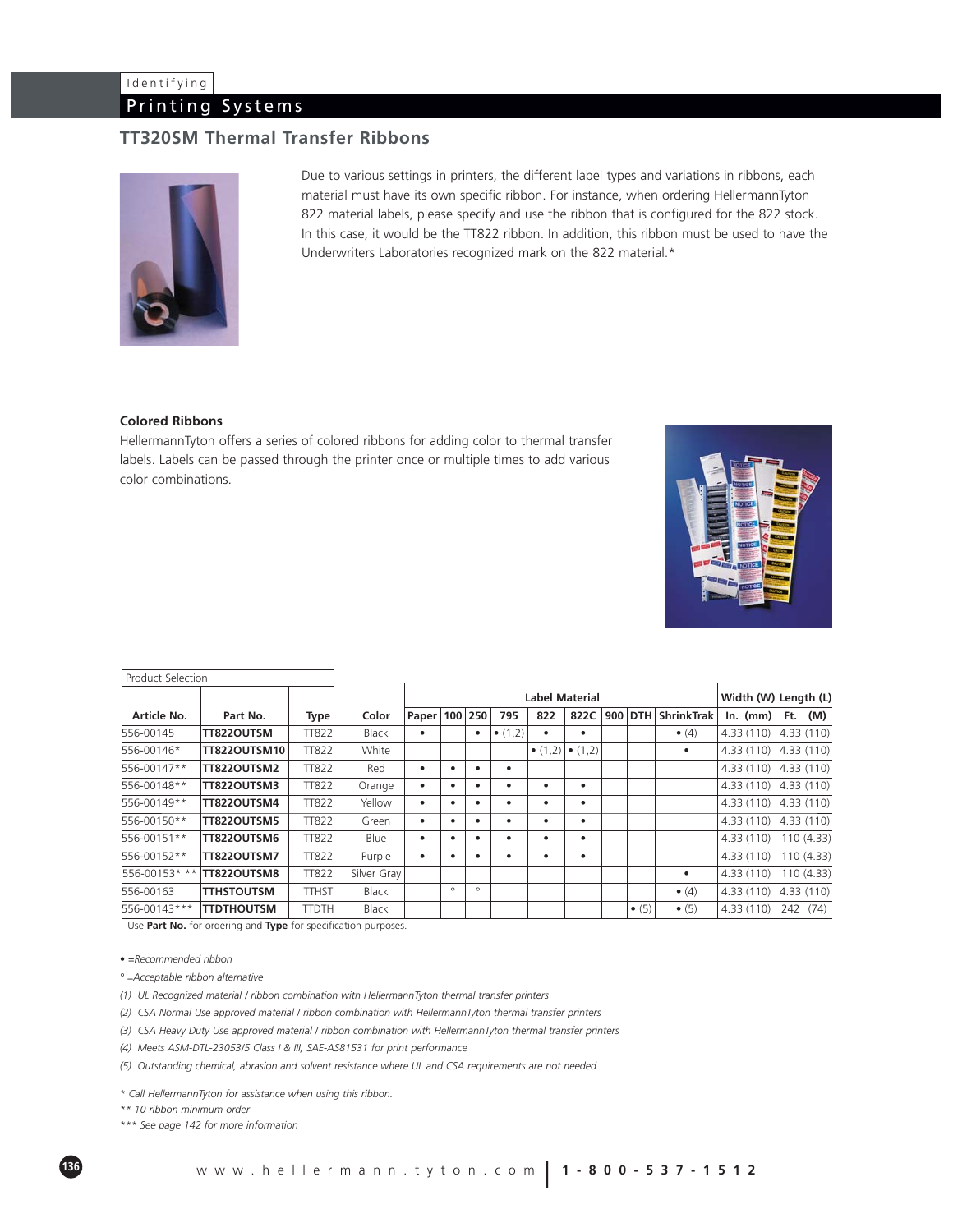### **TT1210 Printer**

The HellermannTyton TT1210 printer is a thermal transfer printing system designed for medium to high volume users of HellermannTyton thermal transfer labels and ShrinkTrak.



| Material Data               |                                      |
|-----------------------------|--------------------------------------|
|                             |                                      |
| Width (W)                   | $9.5''$ (241.3)                      |
| Height                      | 12" (304.8)                          |
| Depth D                     | 16.5" (419.1)                        |
| Weight                      | 26.6 lbs.                            |
| Ventilation                 | Free Air                             |
| Humidity                    | 10% to 95% non-condensing            |
| Operating Temperature       | +40 °F to +104 °F (+4 °C to +40 °C)  |
| Storage Temperature         | -30 °F to +160 °F (-34 °C to +71 °C) |
| Minimum label height        | 0.5''                                |
| Minimum-Maximum label width | 1.0" to 4.65"                        |
| Supply roll capacity        | 8" maximum outside diameter          |
| Internal rewind capacity    | 5" maximum                           |

### **Product Features**

- 203 dots per inch thermal transfer printer
- Print speed of 2" to 6" per second
- Prints label lengths up to 11" with standard memory configuration
- 256K SRAM / 512K Flash RAM standard
- Upgradable to 512K SRAM / 1MB Flash RAM
- Easy-to-load label and ribbon path
- Sturdy metal enclosure
- Internal rewinder standard
- Printer is not supplied with ribbons. Order ribbons separately.
- ShrinkTrak™ and fanfold labels must be fed through a slot in rear panel of printer

### **Printing**

- Direct thermal or thermal transfer printing
- Selectable print speeds of 2″ to 6″ per second
- IPHC (Intelligent Print Head Control) for high quality printing in all orientations
- Maximum print width: 4.09″
- Printable thickness (including liner): 0.0025″ to 0.0100″

#### **Communications**

- RS-232C at 1,200 to 19,200 baud
- XON/XOFF, CTS/DNR handshaking
- Programmable 7 or 8 bit data length, 1 or 2 stop bits, selectable parity
- Power 110/220 VAC ± 10% single phase 60/50 Hz at 5 amps maximum
- Listed by Underwriters Laboratories
- Meets CSA and TUV-GS safety standards
- Meets FCC Class A and VDE Class B emission standards

| <b>Product Selection</b> |            |                         |                    |           |
|--------------------------|------------|-------------------------|--------------------|-----------|
| Article No.              | Part No.   | Type                    | <b>Description</b> | Pkg. Qty. |
| 556-01210                | TT1210     | TT1210                  | TT1210 Printer     |           |
| 556-03021                | CCTT45     | TT Cleaning Card CCTT45 | Cleaning Card      |           |
| 556-03019                | 105902-142 | Print head TT1210       | TT1210 Printhead   |           |

Use **Part No.** for ordering and **Type** for specification purposes.

#### **See pages 149 for thermal transfer label selection**